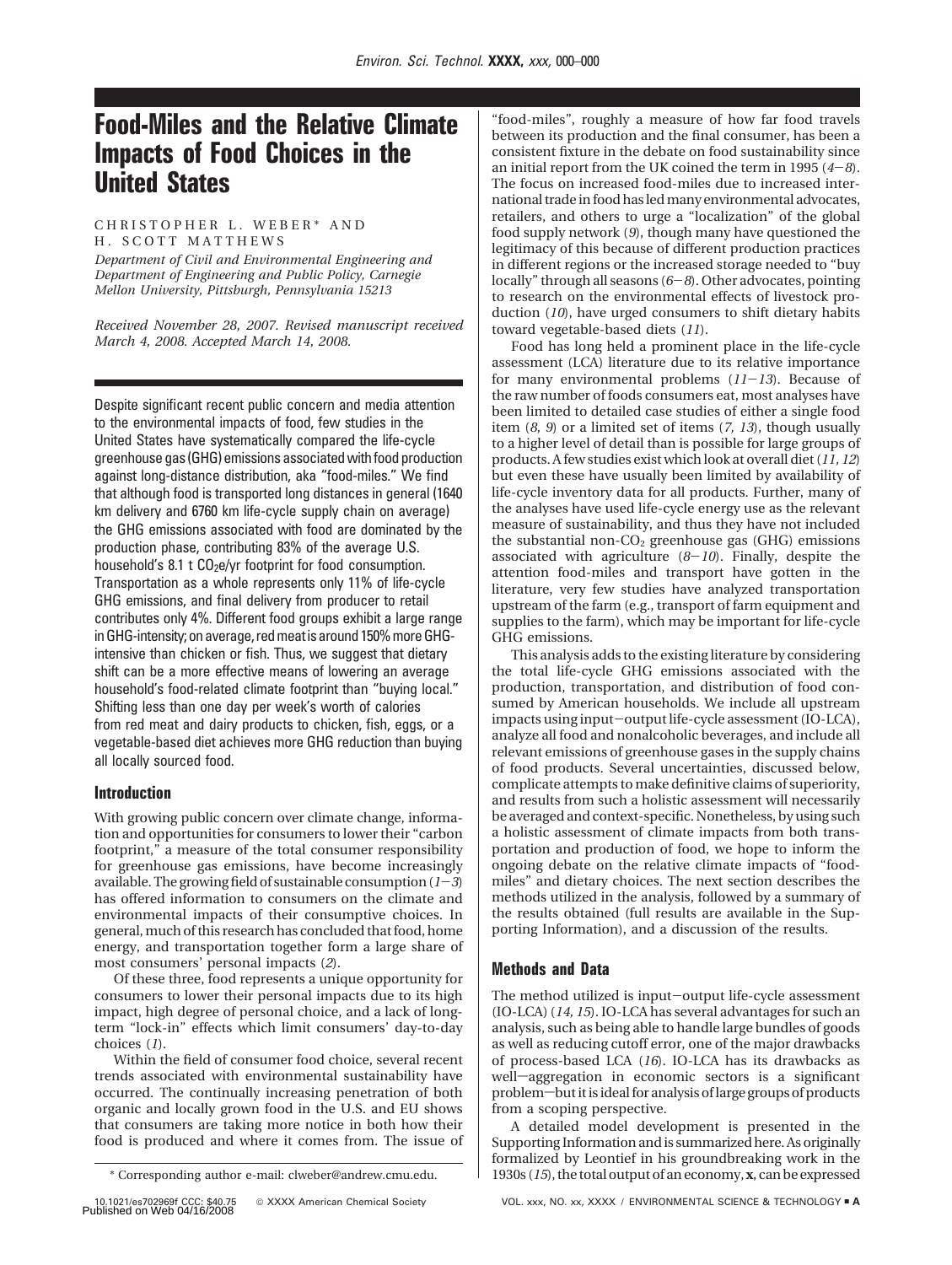as the sum of intermediate consumption, **Ax**, and final consumption, **y**, as follows:

$$
\mathbf{x} = \mathbf{A}\mathbf{x} + \mathbf{y} \tag{1}
$$

where **A** is the economy's direct requirements matrix. When solved for total output, **x**, this equation yields

$$
\mathbf{x} = (\mathbf{I} - \mathbf{A})^{-1} \mathbf{y}
$$
 (2)

As shown previously (*17*), the direct requirements matrix can be derived in a number of different ways. In general, the industry-by-commodity matrix, denoted here  $A_{I \times C}$ , is seen as the most useful form of the direct requirements matrix, **A**, or the Leontief inverse,  $(I - A)^{-1} = L_{I \times C}$ , since it allows the input of a final demand of commodities and a supply chain of industrial output, which can easily be converted to emissions using a coupled emissions vector,  $\mathbf{F} = \mathbf{x}^{-1} \mathbf{f}$ , where **f** is the total sectoral emissions of a pollutant

$$
\mathbf{f} = \mathbf{F} \mathbf{L}_{I \times C} \mathbf{y}_C \tag{3}
$$

If  $\mathbf{v}_c$ , the commodity final demand, is valued in purchaser, e.g., retail, prices, the retail/wholesale markups and final transportation costs can be distributed using a commodityby-commodity purchaser-producer price transformation matrix, **T** (*3*)

$$
\mathbf{f} = \mathbf{F}\mathbf{L}_{I \times C} \mathbf{T} \mathbf{y}_C \tag{4}
$$

This discussion has so far assumed that the relevant emissions/impact data for the calculation is in terms of emissions per industrial output, as is standard in IO-LCA (*18*). However, to model the transportation of goods, a commodity-by-commodity model (**A**<sup>C</sup>×C,**L**<sup>C</sup>×C) would be more appropriate, with impacts measured in terms of t-km moved per commodity purchased rather than per industrial output. We denote this matrix of modal t-km moved per commodity output as  $\mathbf{F}_{tkm}$  = total t-km, by mode, moved by each commodity, divided by total commodity output. Data on domestic t-km moved by commodities was taken from the 1997 U.S. Commodity Flow Survey (CFS) (*19*), which was mapped to the input-output commodity groups from the 1997 benchmark input-output model of the United States (*20*), the most recent such model available for the U.S. Tonkm moved by international water and air transport, which are not included in the U.S. CFS, were included in the calculation using U.S. import statistics, which give data on mass of commodity, U.S. port of entry, and exporting country (*21*). The model assumes that all users of a commodity (both final users like households and intermediate users like industries) require the same amount of t-km per dollar purchase of the commodity. On average, the total t-km, by mode, required to deliver a final demand  $y_c$  can be derived as

$$
\mathbf{f}_{\text{tkm}} = \mathbf{F}_{\text{tkm}} \mathbf{L}_{\text{C} \times \text{C}} \mathbf{T} \mathbf{y}_{\text{c}}
$$
 (5)

Several further steps are necessary to complete and balance the economic portion of the model. See the Supporting Information for details.

Assuming a standard energy intensity of transport per mode, the t-km results can be converted to energy terms, and carbon intensities of fuels from the U.S. EPA (*22*) can further be used to convert to units of t $\rm CO_2 e/\$$  commodity output. Energy intensities per t-km by transport mode were taken predominantly from the U.S. Transportation Energy Data Book (*23*), though data were supplemented from the GREET model (*24*) and literature (*25, 26*) for air freight and international water freight. The assumed energy and carbon intensities of each type of transport are given in Table 1. Note that the carbon intensity of gas pipelines includes U.S.

### **TABLE 1**. **Energy and Greenhouse Gas Emissions Per ton-km for Different Modes of Transport***<sup>a</sup>*

| $MJ/t$ - $km$ | t CO <sub>2</sub> e/t-km $\times$ 10 <sup>6</sup> | source   |
|---------------|---------------------------------------------------|----------|
| 0.3           | 21                                                | (23)     |
| 0.3           | 18                                                | (23)     |
| 2.7           | 180                                               | (23)     |
| 10.0          | 680 <sup>a</sup>                                  | (25)     |
| 0.2           | 16                                                | (23, 24) |
| 1.7           | 180                                               | (23, 24) |
| 10.0          | 680 <sup>a</sup>                                  | (25)     |
| 0.2           | 14                                                | (26)     |
| 0.2           | 11                                                | (26)     |
| 0.1           |                                                   | 26       |
|               |                                                   |          |

<sup>a</sup> CO<sub>2</sub> emissions were used as an indicator for the radiative forcing effects of aviation, which are actually higher than just CO2 emissions (*27*).

government estimates of methane leakage through transport, explaining its high relative GHG-intensity.

In order to compare the GHG emissions associated with freight transport with those associated with production of food, the commodity-based model must be extended to an industry-based model typical of IO-LCA. Thus, the commodity-based final demand from above, **y**c, must be converted to industry output using the normalized make matrix, **W**, and multiplied by the industry-based production-related GHG vector,  $\mathbf{F} = \text{CO}_2\text{e}/\text{SM}$  (28)

$$
\mathbf{f} = \mathbf{FWL}_{C \times C} \mathbf{Ty}_c \tag{6}
$$

where emissions from sectors that provide freight transportation have been set to zero to avoid double-counting with the t-km based GHG emissions derived in eq 6. However, this also removes all passenger transportation purchased in these sectors, which were added back in extraneously (see Supporting Information). The GHG emissions vector for production-related emissions was taken from the EIO-LCA model, and its public data sources have been described previously (*18*).

Data on food consumption by households were taken from two main sources: the benchmark U.S. input-output accounts for total economy-wide household expenditure on food (*20*) and food availability statistics from the U.S. Department of Agriculture for household caloric consumption of food (*29*). The commodity groupings were not perfectly interchangeable between the two data sets since the expenditure data are collected on the basis of retail food items (including restaurants and processed/frozen food) while the availability data are collected on the basis of food inputs to retail items (i.e., total meat, total grains, etc.). Thus for some comparisons below, it was assumed that restaurants and processed foods contained the same caloric ratios of primary food groups as the primary food groups themselves (see Supporting Information). Economy-wide and per-capita data were normalized to the common unit of household using data from the U.S. Census on total population and number of households in the U.S. in 1997, approximately 101 million households and 267 million residents (*30*).

## **Results**

Total freight t-km from production to retail to meet food demand in the United States in 1997 were approximately 1.2  $\times$  10<sup>12</sup> t-km, or when normalized to the 101 million households in the U.S. in 1997, around 12 000 t-km/ household/yr (all tons are metric tons, t or tonne). It should be noted that this figure does not include consumer transport to and from retail stores, which is both outside the scope of this study and complicated by multipurpose trips (*8, 31, 32*).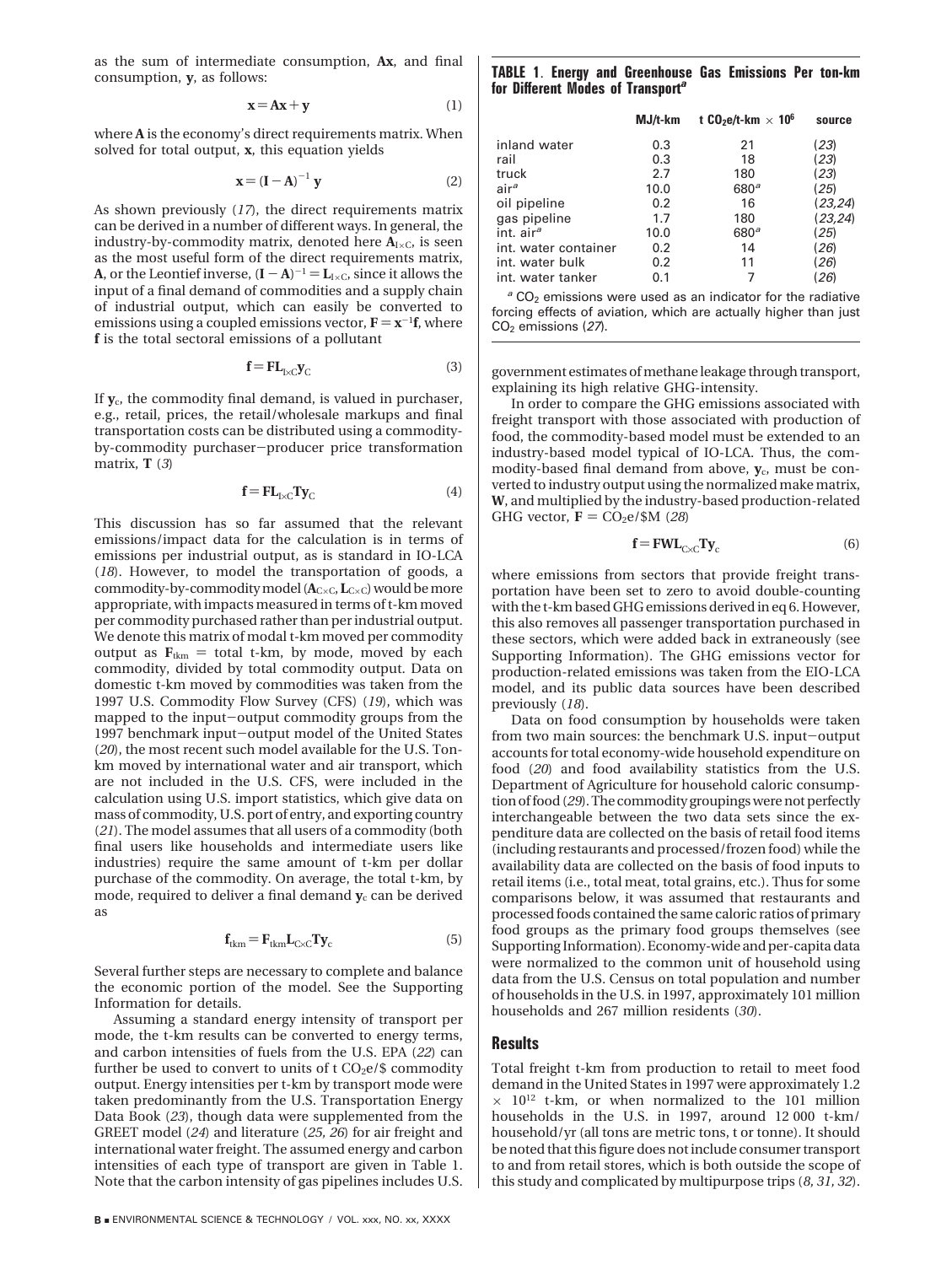







Figure 1a shows a breakdown of this total by commodity groups modeled after the USDA food groups (*29*). A 50 commodity breakdown is available in the Supporting Information but is aggregated here for illustrative purposes. Of the 12 000 t-km/yr per household, 3000 t-km were due to the "direct" tier of the food supply chain, i.e., delivery from the

farm or production facility to the retail store. In general, this is the distance that advocates of the food-miles concept have identified as relevant for decision making. Thus, the total supply chain of food contains around four times the "foodmiles" of just final delivery. To put these figures into perspective, when combined with the fact that the average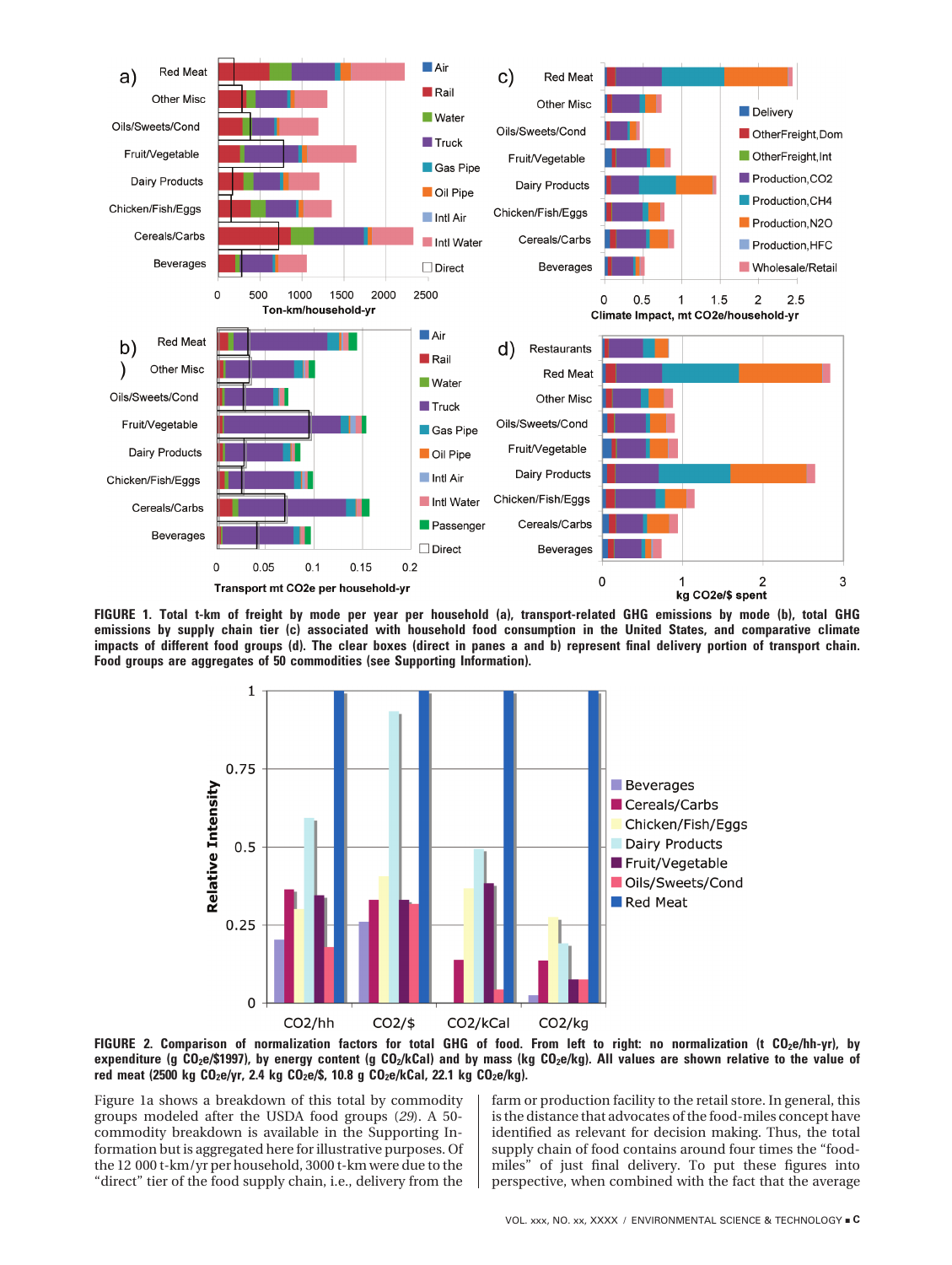household consumes around 5 kg of food per day (*29*), average final delivery of food is 1640 km (1020 mi), and the total supply chain requires movement of 6760 km (4200 mi). Food groups vary in these average distances from a low of beverages (330 km delivery, 1200 km total) to a high of red meat (1800 km delivery, 20 400 km total).

By food group, the largest contributor to freight requirements is cereals/carbohydrates (14% of total), closely followed by red meat (13%). Fruits/vegetables represent another 10% of the total, with nonalcoholic beverages, fats/sweets/ condiments, dairy products, nonred meat proteins (including chicken, fish, eggs, and nuts), and other miscellaneous processed food products (mostly frozen foods) all representing around 6-8% each. Final delivery (direct t-km) as a proportion of total transportation requirements varied from a low of 9% for red meat to a high of around 50% for fruits/ vegetables, reflecting the more extensive supply chains of meat production (i.e., moving feed to animals) compared to human consumption of basic foods such as fruits/vegetables and grains. By transport mode, the majority of transportation in the total food supply chain is done by four modes: international water (29%), truck (28%), rail (29%), and inland water (10%). Oil and gas pipelines each represent around 3% of the total, and air and international air transport combine for less than 1% of total t-km. This differs from the final delivery portion of the supply chain, which is dominated by trucking (62%), with some international water (19%) and rail transport (16%).

When measuring in terms of GHG emissions rather than t-km, the situation changes substantially due to the significant differences in energy intensity between transport modes. GHG emissions associated with transport, again converted to a per-household basis, totaled  $0.91$  t  $CO<sub>2</sub>e/yr$ , with  $0.36$  t CO2e/yr associated with final delivery, i.e., "food-miles". As seen in Figure 1b, trucking is now responsible for the vast majority (71%) of transport-related GHG emissions due to its large share of t-km and relatively high GHG intensity. The remainder of emissions are associated with gas pipelines (7%), rail (6%), air transport of passengers (5%), international water (4%), inland water (3%), and international air freight (2%). The prominence of gas pipelines is mostly due to gasfired power plants and nitrogenous fertilizer production, while air passenger transportation (moving people within the supply chains of making goods) occurs in small quantities throughout all supply chains but especially in retailing and restaurants. Fruits/vegetables now represent as large a household share as carbohydrates,  $23\%$  of total  $CO<sub>2</sub>e$ , due to their higher percentage of trucking as a mode. For a similar reason, since trucking does the vast majority of final delivery, the importance of final delivery goes up from an average of 24% of total t-km to 39% of total GHG emissions from transport. This result lends some credence to the focus on food-miles, although it would also say that upstream transportation requirements are still more important than final delivery of food.

Regardless, the focus on food-miles and transport must be analyzed in terms of the overall climate impact of food. Results in Figure 1c show the breakdown of total life-cycle GHG emissions associated with household food, in terms of final delivery, supply chain (nondirect) freight, production, and wholesaling/retailing. Total GHG emissions are 8.1 t  $CO<sub>2</sub>e/household-yr, meaning delivery accounts for only 4%$ of total GHG emissions, and transportation as a whole accounts for 11%. Wholesaling and retailing of food account for another 5%, with production of food accounting for the vast majority (83%) of total emissions.

Within food production, which totaled  $6.8$  t CO<sub>2</sub>e/ household-yr, 3.0 t  $CO<sub>2</sub>e(44%)$  were due to  $CO<sub>2</sub>$  emissions, with 1.6 t (23%) due to methane, 2.1 t (32%) due to nitrous oxide, and 0.1 t (1%) due to HFCs and other industrial gases.

Thus, a majority of food's climate impact is due to non- $CO<sub>2</sub>$ greenhouse gases. Nitrous oxide  $(N_2O)$  emissions, mainly due to nitrogen fertilizer application, other soil management techniques, and manure management, are prevalent in all food groups but especially in animal-based groups due to the inefficient transformation of plant energy into animalbased energy. Methane  $(CH<sub>4</sub>)$  emissions are mainly due to enteric fermentation in ruminant animals (cattle, sheep, goats) and manure management, and are thus concentrated in the red meat and dairy categories.

Different life-cycle stages have different importance among the different food groups. Delivery "food-miles" account for a low of 1% of red meat's GHG emissions to a high of 11% for fruits/vegetables, due to the higher overall emissions intensity of red meat and the lower intensity of fruits/vegetables. Total supply chain freight transportation similarly ranged from 6% of red meat and dairy's impacts to 18% of impacts of both fruits/vegetables and nonalcoholic beverages.

The results have so far focused on the total impacts of the average household in the United States, but comparing among the different types of food is more relevant for consumers wishing to lower the climate impact of their food consumption. However, comparing among food groups is a nontrivial matter. Different food groups have different prices, provide people with different nutrients, and of course are more or less pleasant to eat depending on consumers' tastes. Three possible normalizations for the impacts of different food types are used here for comparison with the total impact numbers: expenditures on food, which is related to consumer demand for food, mass of food, and energy content, which are a rough measure of food's sustenance. None are a perfect measure; expenditure is only roughly related to the amount of energy/sustenance that food provides, and calories measure only one dimension of sustenance-energy-without accounting for vitamin, mineral, and other nutritional content. Nevertheless, they provide three different ways of comparing food types and their life-cycle GHG emissions.

Figure 1d shows the total GHG emissions of food groups normalized by expenditure (\$1997), and Figure 2 shows a comparison of total impacts with impacts normalized by expenditure, calories, and mass (all shown comparative to the absolute figure for red meat). Both figures show a clear trend for red meat; no matter how it is measured, on average red meat is more GHG-intensive than all other forms of food. Dairy products are an interesting second, as normalization by expenditure produces a GHG-intensity similar to that of red meat (2.2 kg  $CO<sub>2</sub>/$$  for dairy, 2.4 kg  $CO<sub>2</sub>/$$  for red meat) but normalization by calories (since dairy products are in general caloric compared to their price) produces a number around half as intensive as red meat  $(5.3 \text{ g }CO_{2}/\text{kCal}$  compared to  $10.8$  g  $CO<sub>2</sub>/kCal$ ). Normalization by mass makes dairy look even better, due to the high water content (and thus mass) in the form most consumed, milk. Interestingly, on a perexpenditure basis, the impacts of all the other food groups (including the averaged restaurants group, which is low due to higher prices than eating at home) are remarkably similar in impact, though for different reasons. In both measures, fruits and vegetables compare similarly to nonred meat protein sources (chicken/fish/eggs/nuts) because although they have lower production impacts, they have higher impacts due to delivery and transportation. Carbohydrates and oils/ sweets, in contrast, appear similar to other groups normalized by expenditure but appear much better normalized by calories due to naturally high energy contents per mass.

Given these differences in GHG intensities, the relative importance of "localizing" food supply vs choosing different combinations of foods can be examined. To explore this issue, we assume that the absolute maximum localization, "total localization", of the average diet would be an elimination of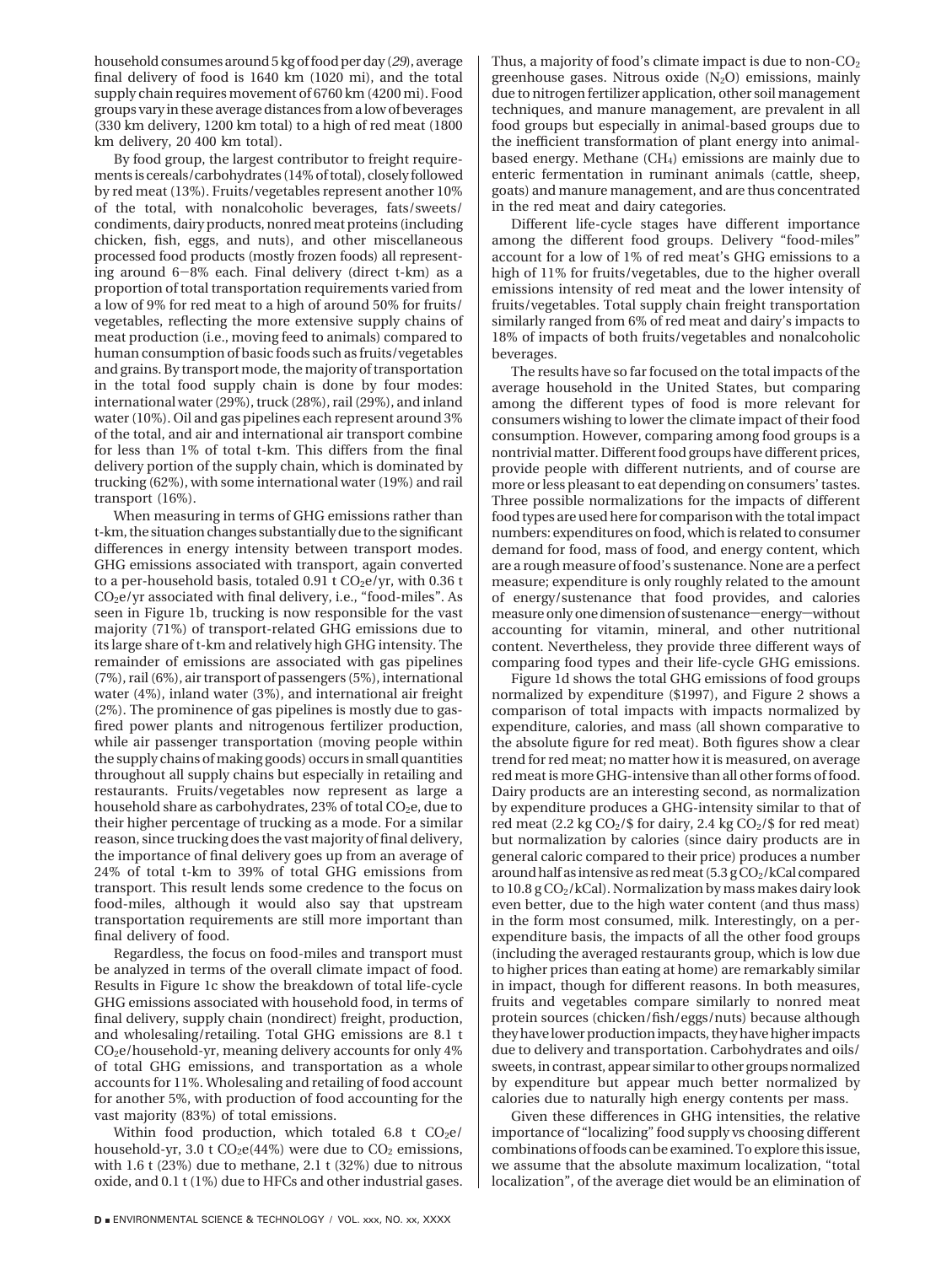**TABLE 2**. **Shifts in Expenditure (Top) or Calories (Bottom) from Row Category to Column Category Which Result in a GHG** Reduction of 0.36 tCO<sub>2</sub>e/Household-yr, the Equivalent of a **Totally "Localized" Diet ("Non-dairy Veg Diet" Represents the Average American Diet Less All Meat and Dairy)**

| <b>Sexpenditure</b> | chicken | grains | fruit/veg | nondairy veg diet                  |
|---------------------|---------|--------|-----------|------------------------------------|
| red meat            | 24%     | 21%    | 21%       | 21%                                |
| dairy               | 42%     | 37%    | 37%       | 36%                                |
| $meet + dairy$      | 15%     | 14%    | 14%       | 13%                                |
|                     |         |        |           |                                    |
| kCal                | chicken |        |           | grains fruit/veg nondairy veg diet |
| red meat            | 22%     | 17%    | 23%       | 17%                                |
| dairy               | 93%     | 33%    | 107%      | 38%                                |

all delivery miles for all foods, approximately  $0.36$  tCO<sub>2</sub>/yr from Figure 1c. While this assumption is unrealistic for many reasons, it does show the upper-bound potential GHG reduction of localization. We compare this potential reduction to equivalent reductions that could be made by shifts in food choice. Table 2 shows the breakeven percentages of expenditure or calories, in shifting from red meat/dairy/both, to other foods in the columns which would reduce household GHG emissions as much as a total localization of all consumed food.

It is clear that even with the unrealistic assumption of zero food-miles, only relatively small shifts in the average household diet could achieve GHG reductions similar to that of localization. For instance, only 21-24% reduction in red meat consumption, shifted to chicken, fish, or an average vegetarian diet lacking dairy, would achieve the same reduction as total localization. Large reductions are more difficult in shifting away from only dairy products (at least on a calorie basis) but making some shifts in both red meat and dairy, on the order of 13-15% of expenditure or  $11-19%$ of calories, would achieve the same GHG reduction as total localization.

## **Discussion**

**Uncertainties inResults.**This analysis contains several difficult to quantify uncertainties. There are well-known uncertainties with input-output analysis in general and these have been documented previously (*33, 34*). In addition to these standard uncertainties, the most important of which are aggregation of unlike goods together and a time lag of data, there are several specific uncertainties in the data and methods used here. With respect to the calculation of freight transport, it is clear that the average household analyzed here is not representative of the actual placement of any single home in the United States-the averagedistancestomarketaremuchsmallerforsomehouseholds and much larger for others. Similarly, there are also deviations from the average energy intensities per t-km used here; for example, refrigerated trucking and ocean shipping of fresh foods are more energy-intensive than the average intensity of trucking or ocean shipping. However, neither of these uncertainties are likely to change the overall results of the paper substantially; even a household twice as far from its source of food would have only 8% of food-related GHG emissions associated with delivery and 15% with transport as a whole.

One potential change since 1997 which could affect the average results is the increase in imports to the U.S. (*34*), which would increase the average distance to market for some foods and increase the supply chain length for all commodities. To analyze the potential impact of this change, a simplified model based on previous work (*34*) was built assuming 2004 import data and transport distances instead of 1997 data. The resulting difference on a per-household basis was substantial in terms of t-km, increasing total t-km/household-yr from around 12 000

to around 15 000, with a corresponding increase in direct foodmiles from around 3000 to 3700 t-km/household-yr. Thus, globalization from 1997 to 2004 increased the average distance moved by food by around 25%, from 1640 km (1020 mi) directly and 6760 km (4200 mi) in total to 2050 km (1250 mi) directly and 8240 km (5120 mi) in total. While this is a remarkable shift in terms of distance, because ocean shipping, which is greater than 99% of total international ocean and air shipping, is far less energy intensive than overland trucking, the total increase in the GHG emissions associated with transport is only 5%, from 0.91 t  $CO<sub>2</sub>/$ household-yr (0.35 direct) to 0.96 t  $CO<sub>2</sub>/$ household-yr (0.36 direct). Thus, even with the large shift in distance traveled due to globalization, the climate impacts of freight supply chains remain dominated by overland truck transport and significantly smaller than the production impacts of food.

Of course, many other uncertainties are important in the calculation of the production impacts of food. The first major uncertainty is ignoring land use impacts, which is estimated to contribute up to 35% of total GHG impact of livestock rearing (*10*). While deforestation is linked to global food markets, tracing its impacts directly to consumer demand for food is a difficult task, especially given the recent confluence of biofuel and food markets; nevertheless, it should be noted that the actual climate impacts of food production are much larger than just emissions of  $CO<sub>2</sub>$ ,  $CH<sub>4</sub>$ , and N<sub>2</sub>O. Additionally, while working at the aggregate and average level used in this analysis has many advantages, it does miss substantial variation in local scale impacts  $(N_2O)$  emissions from soils, differing manure management and fertilizer application practices between farms, etc.; see ref (*35*) for further discussion) and in specific food types within aggregate groups (such as differences between ruminant and nonruminant red meat, grass-fed vs grain-fed meat, organic vs conventional produce, etc.). Further, several authors have noted the importance of seasonal variations and increased storage necessary for localization of produce, which are all only treated in an averaged sense here (*7, 8*). Thus, all numbers presented should be regarded as averaged and approximate, though it should be noted that most of these major uncertainties (land use, increased storage) would make the benefits of localization look even more dubious compared to dietary shift.

**Relevance of Results.** The production and distribution of food has long been known to be a major source of GHG and other environmental emissions, and, for many reasons, it is seen by many environmental advocates as one of the major ways concerned consumers can reduce their "carbon footprints". Proponents of localization, animal welfare, organic food, and many other interest groups have made claims on the best way for concerned consumers to reduce the impacts of their food consumption. The results of this analysis show that for the average American household, "buying local" could achieve, at maximum, around a 4-5% reduction in GHG emissions due to large sources of both  $CO<sub>2</sub>$  and non- $CO<sub>2</sub>$ emissions in the production of food. Shifting less than 1 day per week's (i.e., 1/7 of total calories) consumption of red meat and/or dairy to other protein sources or a vegetablebased diet could have the same climate impact as buying all household food from local providers.

We estimate the average household's climate impacts related to food to be around 8.1 t  $CO<sub>2</sub>e/yr$ , with delivery "food-miles" accounting for around 0.4 te  $CO<sub>2</sub>e/yr$  and total freight accounting for  $0.9$  t  $CO<sub>2</sub>e/yr$ . To put these figures into perspective, driving a 25 mi/gal (9.4 L/100 km) automobile 12 000 miles/yr (19 000 km/yr) produces around 4.4 t  $CO<sub>2</sub>/$ yr. Expressed in this manner, a totally "localized" diet reduces GHG emissions per household equivalent to 1000 miles/yr (1600 km/yr) driven, while shifting just one day per week's calories from red meat and dairy to chicken/fish/eggs or a vegetable-based diet reduces GHG emissions equivalent to